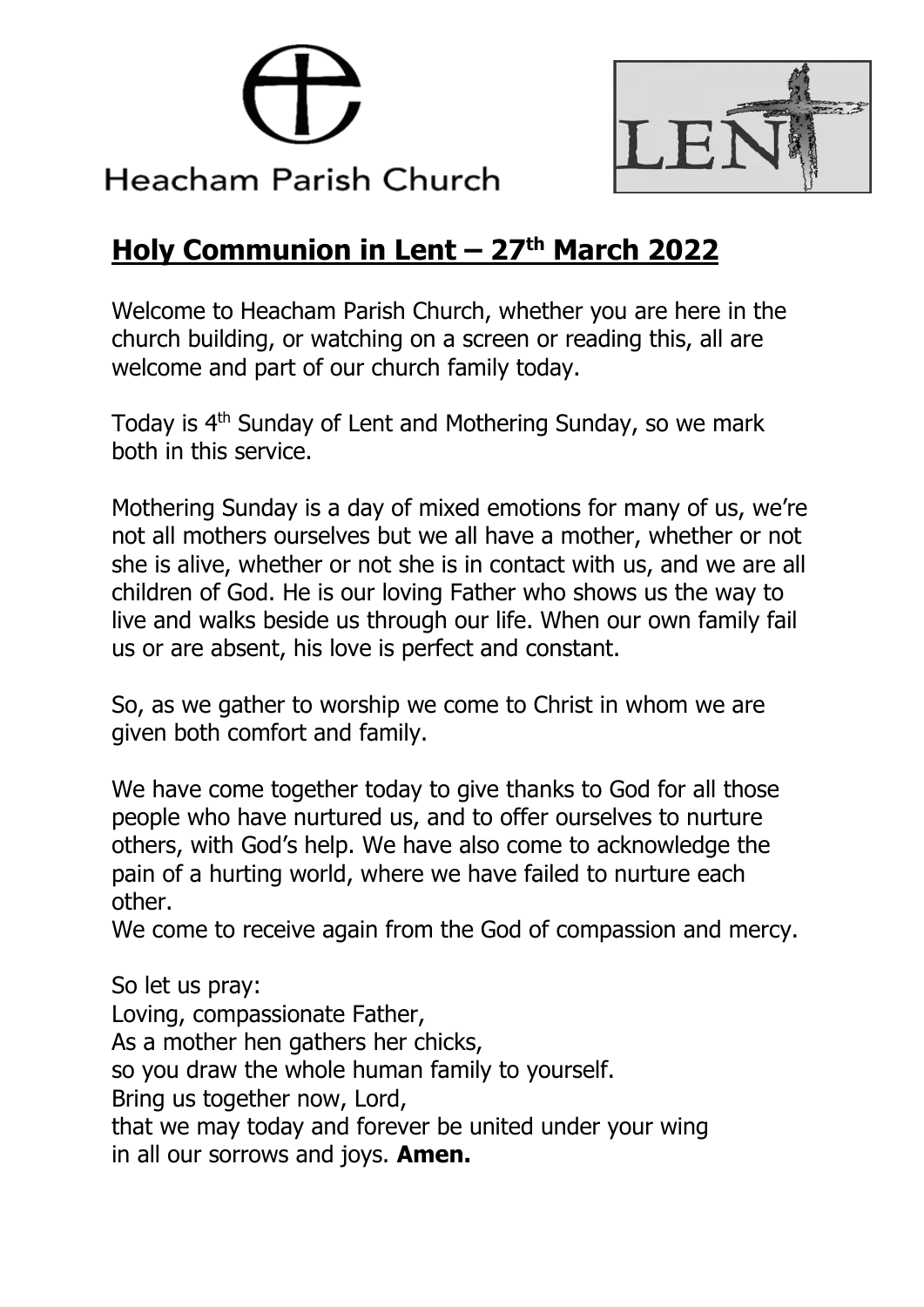#### Hymn: **Come let us sing of a wonderful love (HON 121)**

Come let us sing of a wonderful love, tender and true; out of the heart of the Father above, streaming to me and to you: wonderful love dwells in the heart of the Father above.

Jesus, the Saviour, this gospel to tell, joyfully came; came with the helpless and hopeless to dwell, sharing their sorrow and shame; seeking the lost, saving, redeeming at measureless cost.

Jesus is seeking the wanderers yet; why do they roam? Love only waits to forgive and forget; home! weary wanderer, home! Wonderful love dwells in the heart of the Father above.

Come to my heart, O thou wonderful love, come and abide, lifting my life till it rises above envy and falsehood and pride: seeking to be lowly and humble, a learner of thee.

### **The Greeting**

Grace, mercy and peace from God our Father and the Lord Jesus Christ be with you **and also with you.**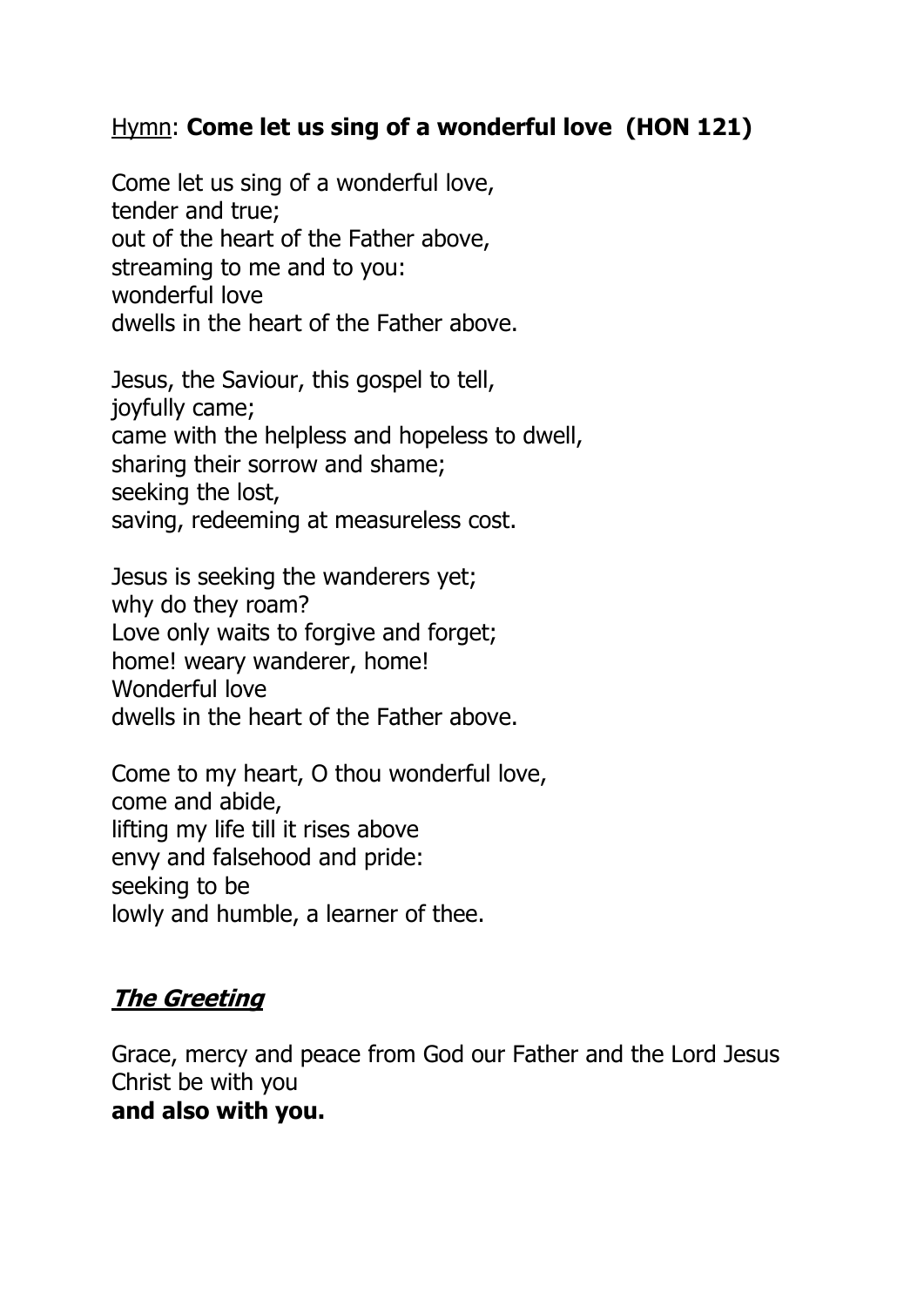### **Prayer of preparation**

**Almighty God, to whom all hearts are open, all desires known, and from whom no secrets are hidden: cleanse the thoughts of our hearts by the inspiration of your Holy Spirit, that we may perfectly love you, and worthily magnify your holy name; through Christ our Lord. Amen.**

Our Lord Jesus Christ said: The first commandment is this: 'Hear, O Israel, the Lord our God is the only Lord. You shall love the Lord your God with all your heart, with all your soul, with all your mind, and with all your strength.' The second is this: 'Love your neighbour as yourself.' There is no other commandment greater than these. On these two commandments hang all the law and the prophets. **Amen. Lord, have mercy.**

Compassion and forgiveness belong to the Lord our God, though we have rebelled against him. Let us then renounce our wilfulness and ask his mercy by confessing our sins in penitence and faith.

#### **Most merciful God, Father of our Lord Jesus Christ, we confess that we have sinned in thought, word, and deed.**

**We have not loved you with our whole heart.**

**We have not loved our neighbours as ourselves.**

**In your mercy forgive what we have been,**

**help us to amend what we are, and direct what we shall be; that we may do justly, love mercy,**

**and walk humbly with you, our God. Amen.**

We confess to you our selfishness and lack of love: fill us with your Spirit. Lord, have mercy.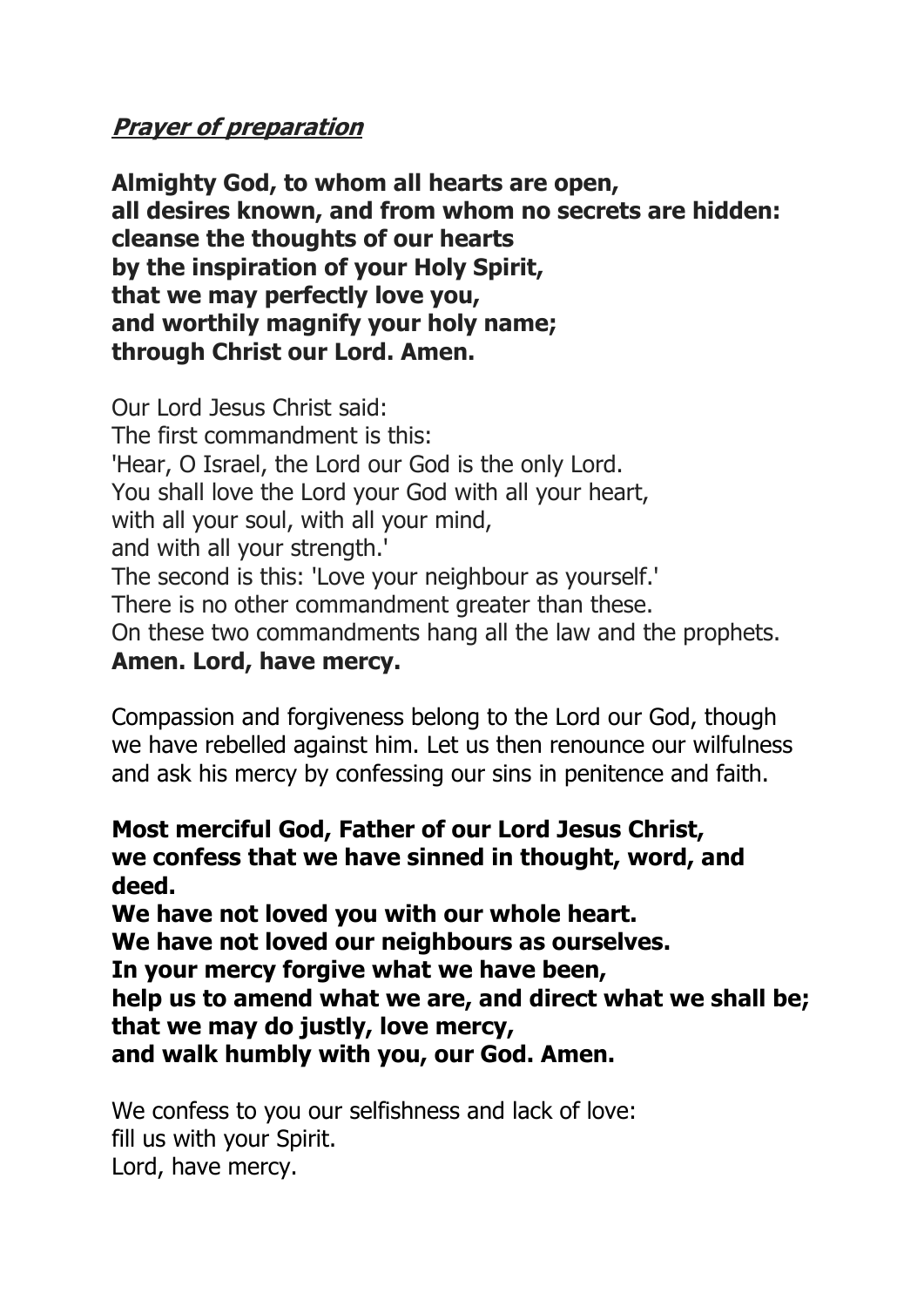#### **Lord, have mercy.**

We confess to you our fear and failure in sharing our faith: fill us with your Spirit. Christ, have mercy. **Christ, have mercy.**

We confess to you our stubbornness and lack of trust: fill us with your Spirit. Lord, have mercy. **Lord, have mercy.**

Almighty God, who forgives all who truly repent, have mercy upon you, pardon and deliver you from all your sins, confirm and strengthen you in all goodness, and keep you in life eternal; through Jesus Christ our Lord. **Amen.**

# **The Collect**

# Hymn: **Lord of all hopefulness (HON 413)**

Lord of all hopefulness, Lord of all joy, whose trust, ever child-like, no cares could destroy, be there at our waking, and give us, we pray, your bliss in our hearts, Lord, at the break of the day.

Lord of all eagerness, Lord of all faith, whose strong hands were skilled at the plane and the lathe, be there at our labours, and give us, we pray, your strength in our hearts, Lord, at the noon of the day.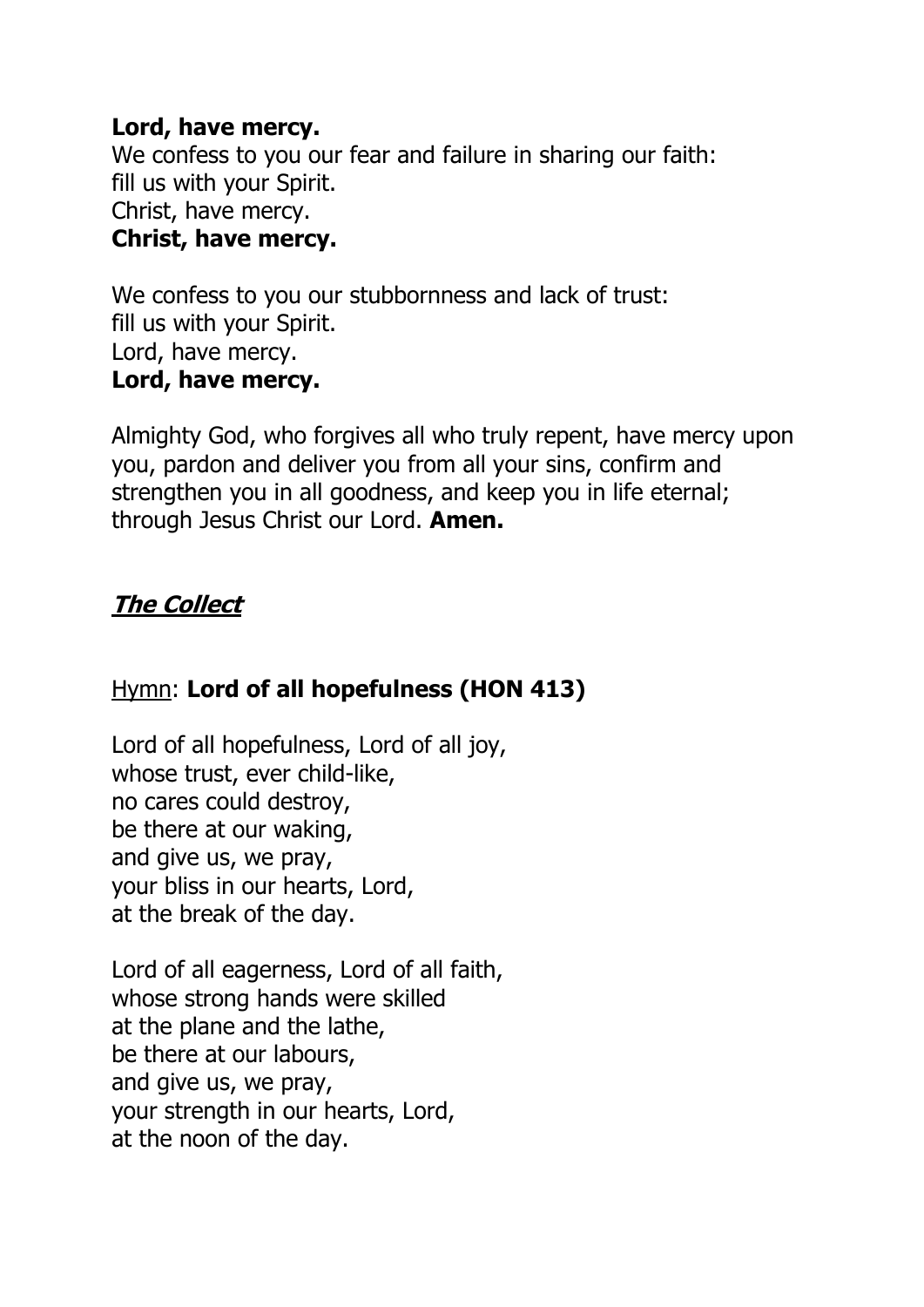Lord of all kindliness, Lord of all grace, your hands swift to welcome, your arms to embrace, be there at our homing, and give us, we pray, your love in our hearts, Lord, at the eve of the day.

Lord of all gentleness, Lord of all calm, whose voice is contentment, whose presence is balm, be there at our sleeping, and give us, we pray, your peace in our hearts, Lord, at the end of the day.

**Bible reading** – Luke 2: 33-35 read by Sue T

Hear the Gospel of our Lord Jesus Christ according to Richard C. **Glory to you, O Lord.**

At the end This is the Gospel of the Lord. **Praise to you, O Christ**

### **A reflection** – by John

Mothering Sunday is a day not to be forgotten by children and fathers for the gifts of flowers, chocolates, and cards are anticipated, or the unhappy mothers will be upset to say the least. It's also a day of mixed emotions for many different reasons.

So where does the event come from?

Mothering Sunday began as an explicitly religious event in the 16th Century, with no connection to mothers at all. The word "mothering" referred to the "mother church" which is to say the main church or cathedral of the region. It became a tradition that, on the fourth Sunday of Lent, people would return to their mother church for a special service. This pilgrimage was apparently known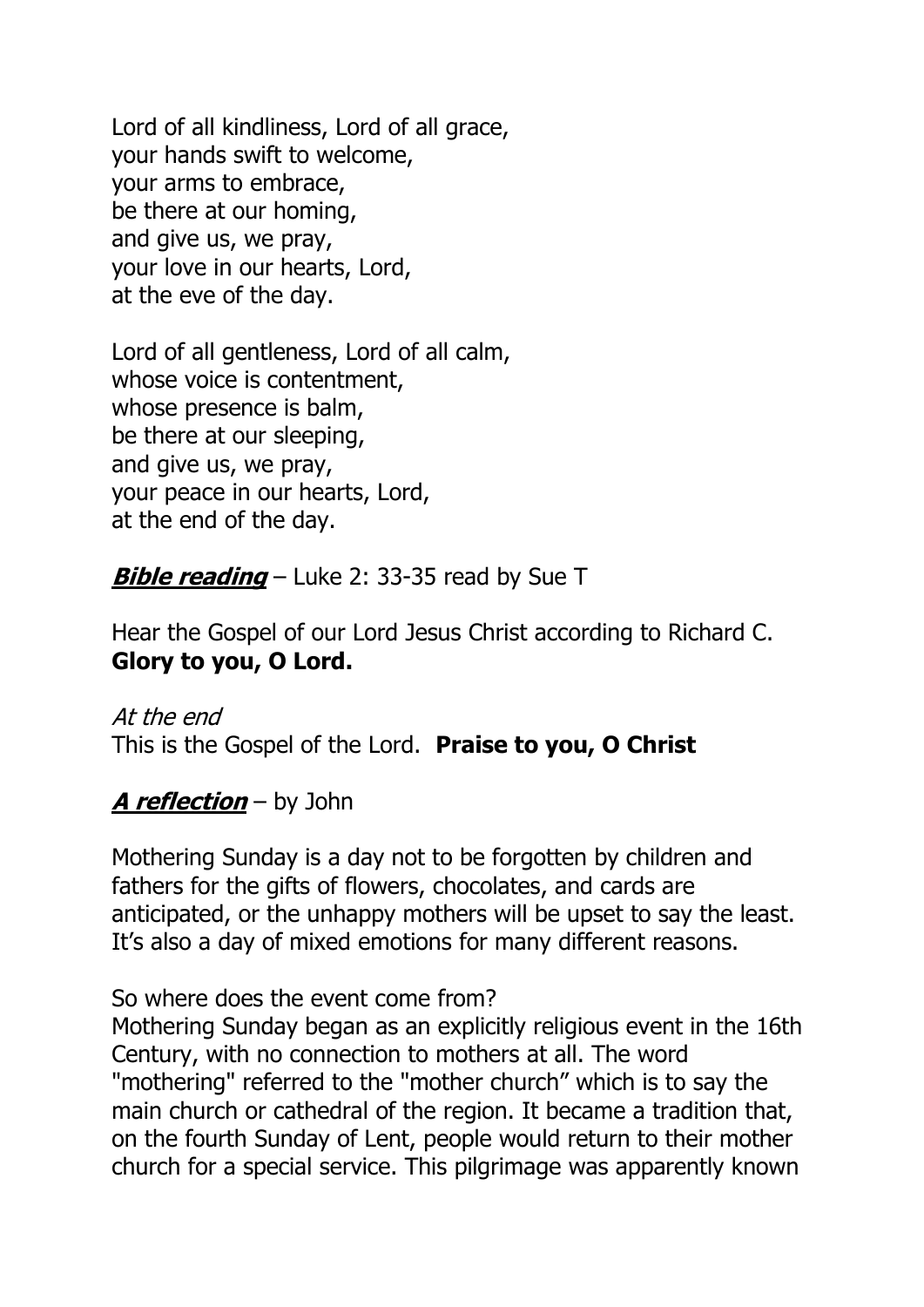as "going a-mothering" and became something of a holiday event, with domestic servants traditionally given the day off to visit their own families as well as their mother church.

As they walked along the country lanes on their way home, children would pick wildflowers like violets to take to church or give to their mother as a small gift.

In the early 1900's a lady called Constance Penswick-Smith was concerned to revive the transition of Mothering Sunday as a religious celebration over and against the secular Mother's Day established in the USA in 1907. She set up an office at 15 Regent Street in Nottingham with her friend Ellen Porter, the Superintendent of Nottingham's Girl's Friendly Society hostel, and they designed Mothering Sunday cards, collected hymns, researched, wrote articles and plays, and in 1920/1 produced a book.

She established The Society for the Observation of Mothering Sunday and together with her 4 brothers, who were vicars, held services in their churches. Gradually it became an established event and featured an event when a special hymn is sung, and the children collect primroses for their mothers.

So, we are to celebrate Mothering Sunday give thanks for our mothers and many women who had the caring and responsibility of children and also the church for what they did for us. (I include both mother and the many women who had caring and responsibility as 'mothers' for this talk.)

So, let's look at our Bible reading for today. Here we have Mary and Joseph talking with Simeon and how proud they must have felt when they hear in his words about Jesus and what he to achieve. But what do we learn of Mary?

First, we learn of her humility. When Gabriel came to her and told her," Mary do not be afraid; you have won God's favour. Listen you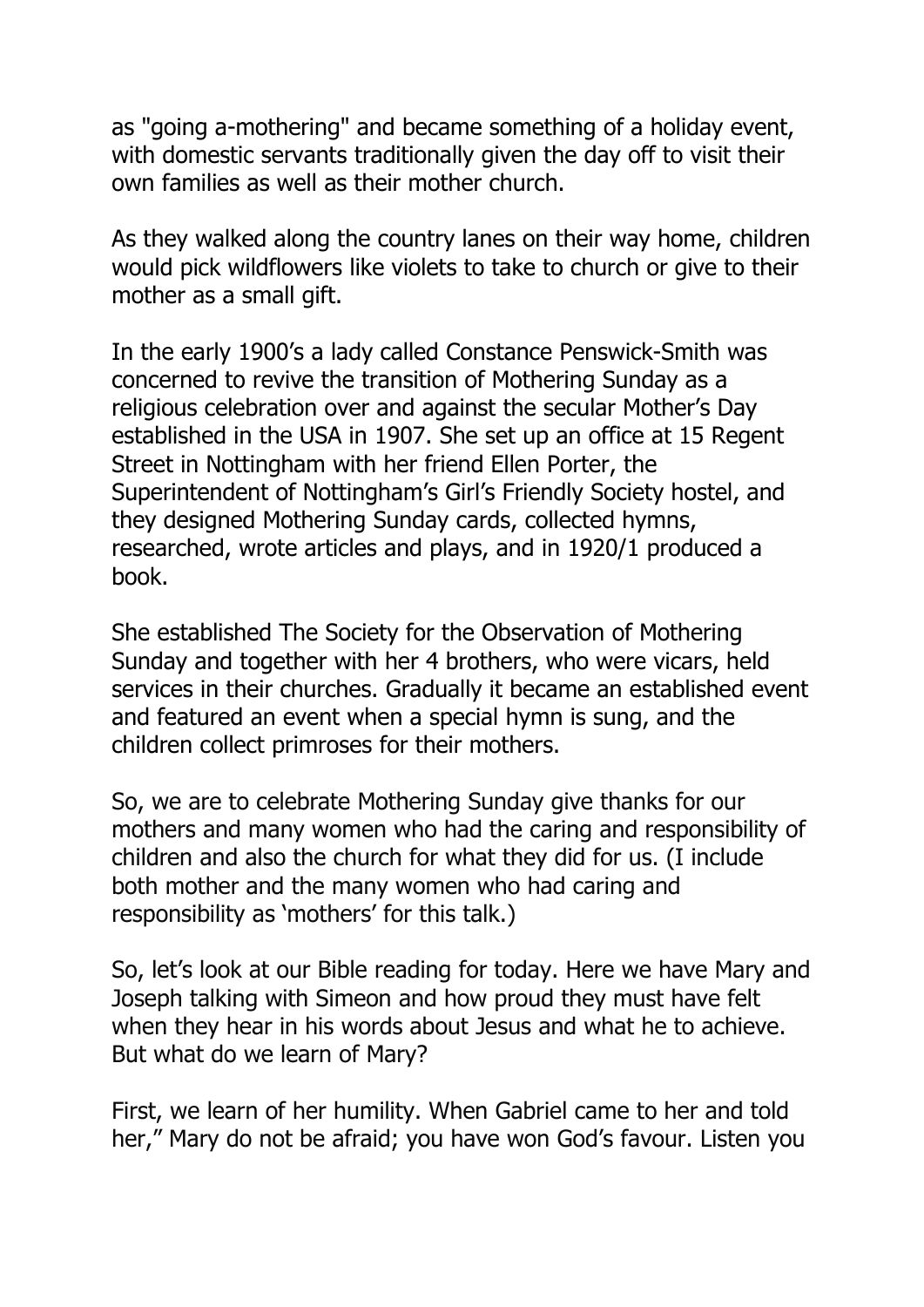are going to conceive and bear a son and you must name him Jesus". She did not say I am too young to be a mother.

Secondly, she was brave. Her decision to follow God could have been very costly. She agreed to have the baby Jesus although she was not married and could have been stoned to death. But Mary had the right perspective, she trusted God.

Finally, she was thoughtful about what people said concerning Jesus. Luke has written down the earlier life of Mary and Jesus, Luke records that Mary listened to what people said about Jesus and treasured the words and pondered them in her heart.

I wonder how Mary felt when Simeon had said the final words of his statement to her. "This child is destined to cause the falling and rising of many in Israel, and to be a sign that will be spoken against, so that the thoughts of many hearts will be revealed. And a sword will pierce your own soul too." Lk 2:34-35

We have plans for our children and sometimes God has different ones.

It must have broken her heart to see Jesus hanging on a Cross at just 33 years of age. It cost Mary a lot to be Jesus' mother – because like any good mother she loved and cared for him. But it is that same love and commitment to God and to His will that we too are called to give Him. If we want to be his disciples, we need like Mary to love and care for Jesus above anything else in our lives. And as we become closer to Christ, we learn to take on Christ like qualities.

So here we have a mothers love for her children and like so many mothers stop at nothing to give love, friendship, compassion, and sympathy to her children. We all have memories of our mothers hopefully they're good memories, ones that we can pass on to our own children of love, caring for us and especially about Jesus and what he has meant to us as a family.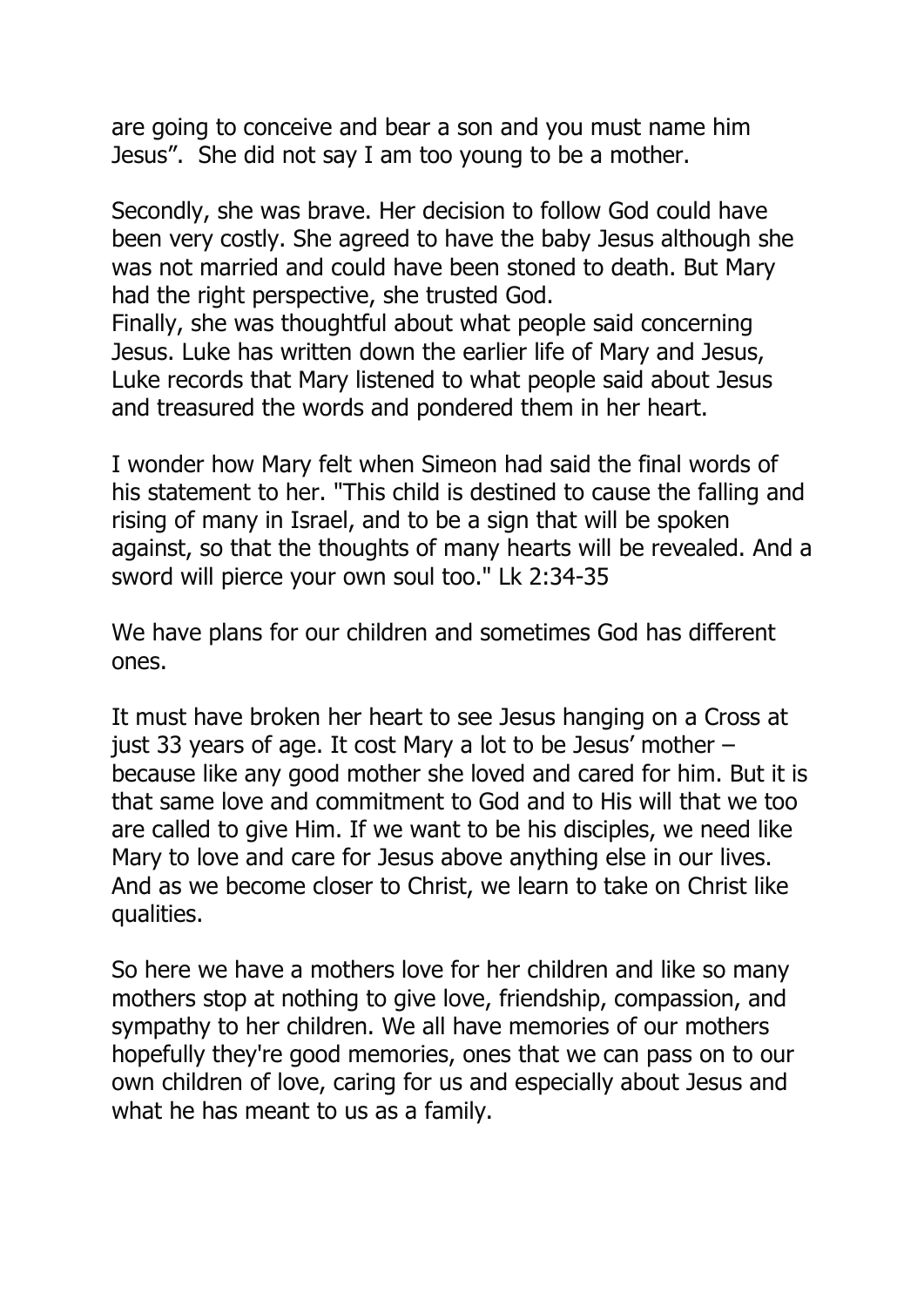Let's finish with a story. A woman goes to her rabbi and says, "Rabbi, I've done everything right, I brought up my son in the faith, gave him a very expensive Bar Mitzvah and it cost me a fortune to educate him. Then he tells me last week, he's decided to be a Christian. Rabbi, where did I go wrong?"

The Rabbi says, 'Funny you should come to me. I also brought up my Son according to the Law, paid for an expensive education, sent him to college, and now he too is a Christian." "What did you do?" the woman asks the rabbi.

"I turned to God for the answer."

"What did he say?"

He said, "Funny you should come to me…"

So Mothering Sunday. A good day to take an interval, a half time break in Lent, or maybe, if it's been a bit shaky, a time to start again and try to get through to Easter.

A time to bring the nest back together if you can, to stay safe.

And to remember and give thanks for what's most important in life. To the church where we belong, to a chance to thank them for their love, prayers, compassion and understanding, a time to thank Jesus who died on the cross and insured us eternal life and most of all not to forget about our mothers. Amen.

### **The Nicene Creed**

Let us declare our faith in God.

**We believe in one God, the Father, the Almighty, maker of heaven and earth, of all that is, seen and unseen. We believe in one Lord, Jesus Christ, the only Son of God, eternally begotten of the Father, God from God, Light from Light, true God from true God, begotten, not made, of one Being with the Father;**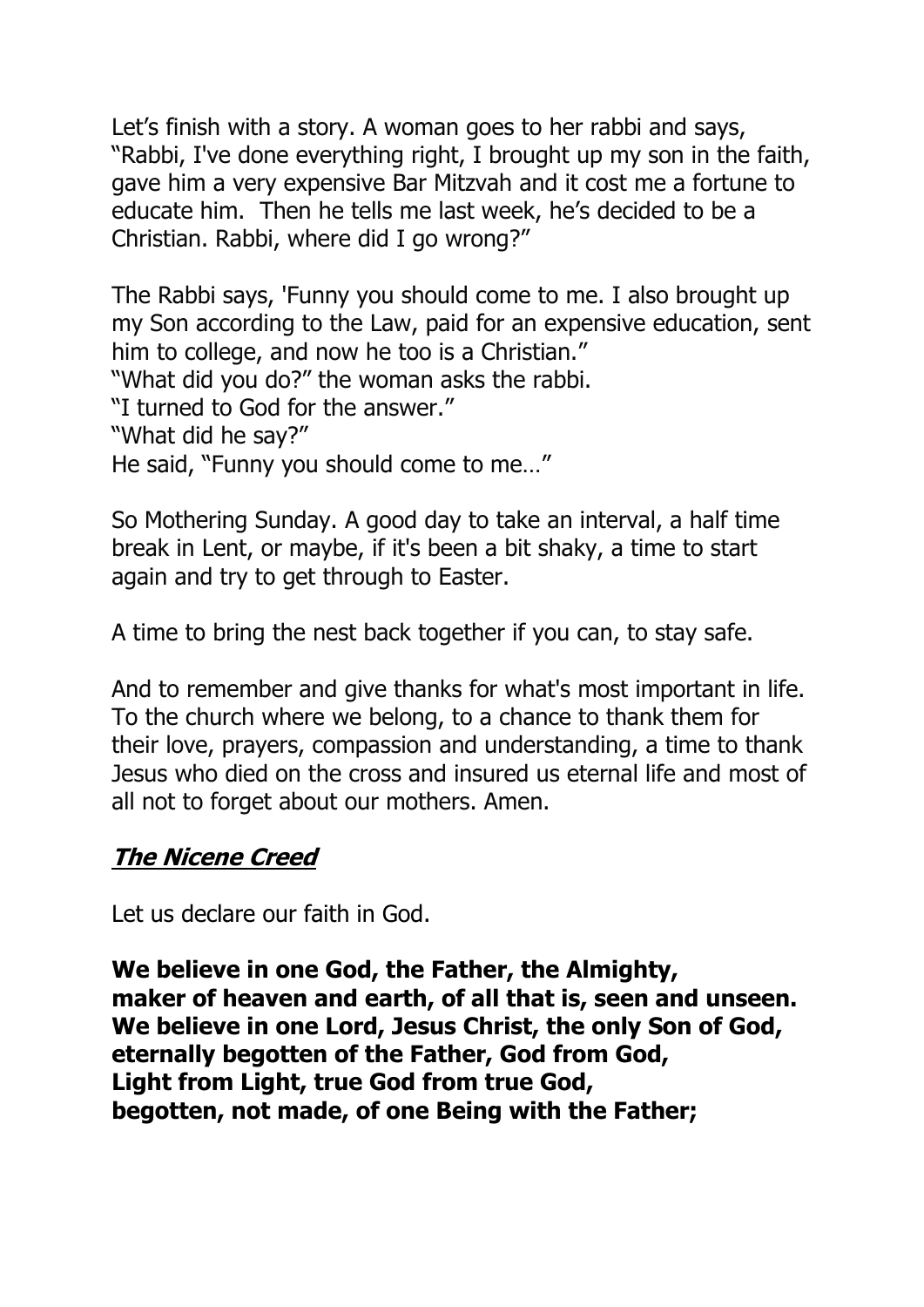**through him all things were made. For us and for our salvation he came down from heaven, was incarnate from the Holy Spirit and the Virgin Mary and was made man. For our sake he was crucified under Pontius Pilate;**

**he suffered death and was buried.**

**On the third day he rose again in accordance with the Scriptures; he ascended into heaven and is seated at the right hand of the Father.**

**He will come again in glory to judge the living and the dead, and his kingdom will have no end. We believe in the Holy Spirit, the Lord, the giver of life, who proceeds from the Father and the Son, who with the Father and the Son is worshipped and glorified, who has spoken through the prophets.**

**We believe in one holy catholic and apostolic Church. We acknowledge one baptism for the forgiveness of sins. We look for the resurrection of the dead, and the life of the world to come.**

**Amen**

# **Prayers of Intercession** - Led by Sue B

Loving Heavenly Father, on this special day we thank you for mothers - our own mothers and mothers everywhere. You know what it is to love your children, to watch over them tenderly, anxiously, proudly, and constantly. You know what this means, for you have called us your children, and you care for each of us as deeply as a mother cares for her child. So now we pray for those entrusted with the responsibility of motherhood, all those who watch over children with the same intensity. Grant to each one your wisdom, guidance, and strength.

Lord in your Mercy…….

### A Prayer for Ukraine.

Loving God there is so much despair in our world, and for many there seems little reason to hope. Reach out, we pray to all whose belief in the future has been destroyed, and grant new dreams where the old have died, rekindle purpose where confidence has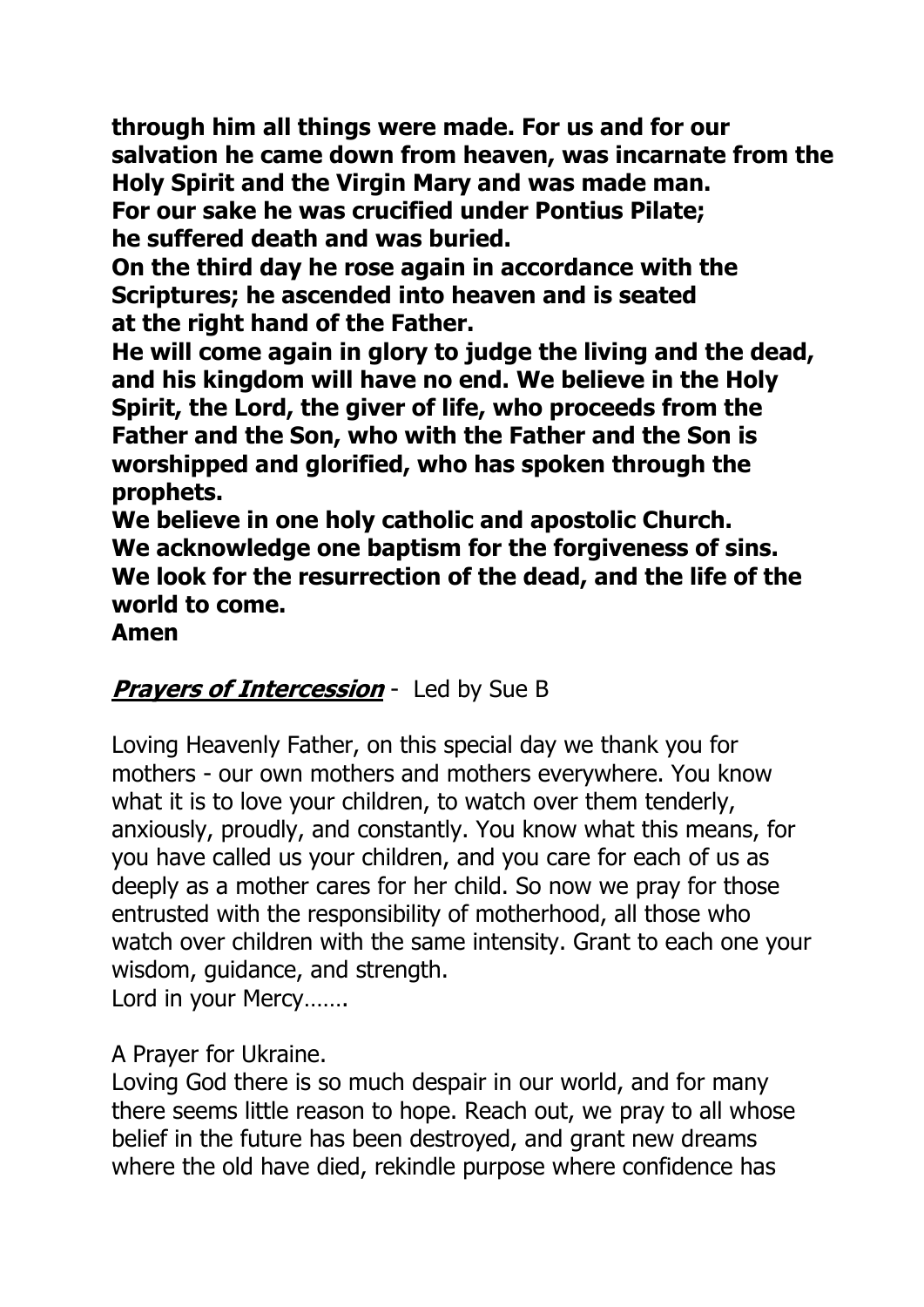been undermined, support when there seems to be nothing left to hold on to. We lift the situation in Ukraine to you now Lord, and we ask that you will uphold those desperately trying to bring an end to the destruction being wrought on that country. We pray for the thousands who have fled with nothing as they fear for their loved ones left behind. Lord we bring you their grief, their pain and despair. We ask for your strength in this time of darkness, hold on to them even when they find it hard to hold on to you. Draw close to them in their need Lord and support them in the days ahead. Lord in your Mercy….

Heavenly Father, we give thanks for the life of our Queen and her heart for You and her people and for the wisdom, righteousness and integrity reflected in her life. In this pandemic season we ask for your protection, strength and health for her and her family. Lord in your Mercy….

We pray for all those who preach and proclaim the message of Christ, who challenge people with the message of the Gospel, we ask that you give those who minister in this place inspiration, courage, and sincerity, so that their witness may lead others to know you. We ask a special blessing on our own Veronica, Simon, and Kaitlyn at this time, you know their needs Lord, grant them your peace which passes understanding, that quiet confidence which only you can bring, and so may their burdens be lifted, and their souls refreshed.

Lord in your Mercy…..

We pray for those who feel they have lost control in their lives, overwhelmed perhaps by tragedy or the heart break of watching a loved one wrestling with pain or a terminal illness. Watch with them Lord, surround them with your presence and give them your peace. When death parts us from those we love, bless us with the comfort of your love that we may face each new day with hope and the certainty that nothing can destroy the good that has been given. May our memories become joyful, our days enriched with friendship, and our lives encircled by your love.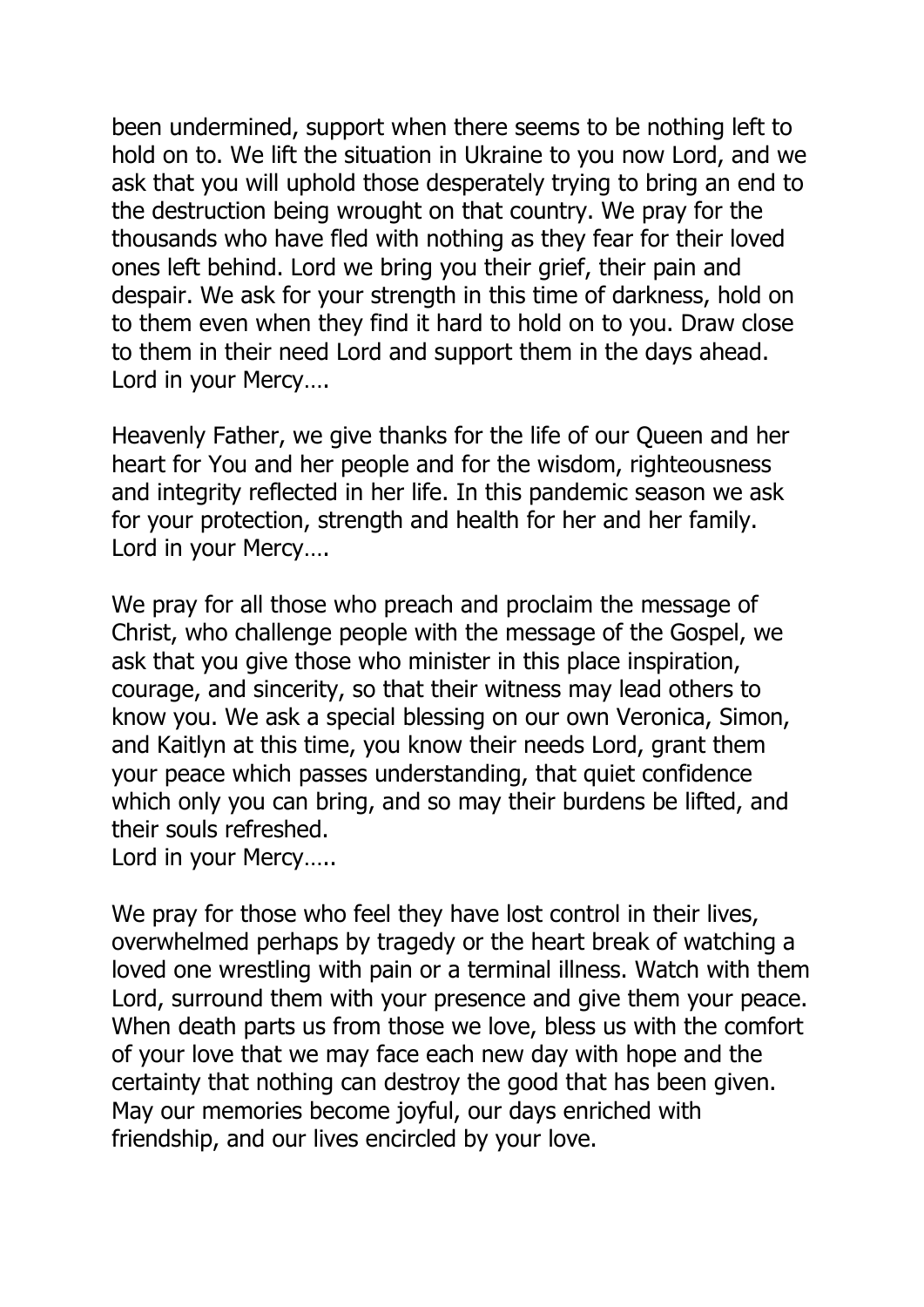Merciful Lord, accept these prayers for the sake of your Son our Saviour Jesus Christ. Amen

### **The Peace**

Since we are justified by faith, we have peace with God through our Lord Jesus Christ, who has given is access to his grace.

The peace of the Lord be always with you **And also with you**

Let us offer one another a sign of peace

### Hymn: **Tell his praise in song and story (HON630)**

Tell his praise in song and story, bless the Lord with heart and voice; in my God is all my glory, come before him and rejoice. Join to praise his name together, he who hears his people's cry; tell his praise, come wind or weather, shining faces lifted high.

To the Lord whose love has found them cry the poor in their distress; swift his angels camped around them prove him sure to save and bless. God it is who hears our crying though the spark of faith be dim; taste and see! beyond denying blest are those who trust in him.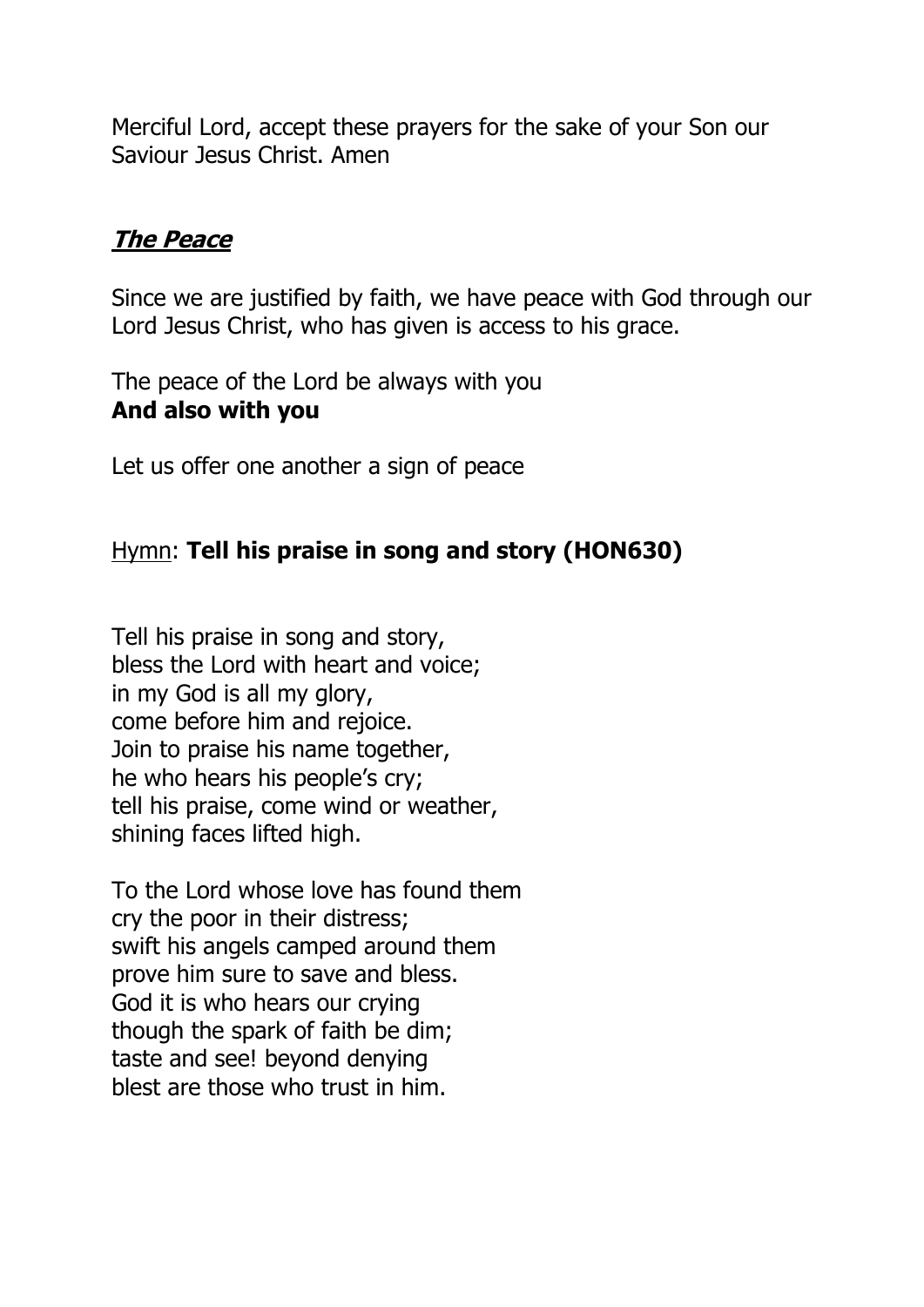Taste and see! In faith draw near him, trust the Lord with all our pow'rs; seek and serve him, love and fear him, life and all its joys are ourstrue delight in holy living, peace and plenty, length of days: come, my children, with thanksgiving bless the Lord in songs of praise.

In our need he walks beside us, ears alert to every cry; watchful eyes to guard and guide us, love that whispers, 'It is I'. Good shall triumph, wrong be righted, God has pledged his promised word; so with ransomed saints united join to praise our living Lord!

### **Eucharistic Prayer**

The Lord is here. **His Spirit is with us.**  Lift up your hearts. **We lift them to the Lord.** Let us give thanks to the Lord our God. **It is right to give thanks and praise.**



It is indeed right and good to give you thanks and praise, Almighty God and everlasting Father, through Jesus Christ your Son. For in these forty days, you lead us into the desert of repentance that through a pilgrimage of prayer and discipline we may grow in grace and learn to be your people once again. Through fasting, prayer, and acts of service you bring us back to your generous heart.

Through study of your holy word you open our eyes to your presence in the world and free our hands to welcome others into the radiant splendour of your love.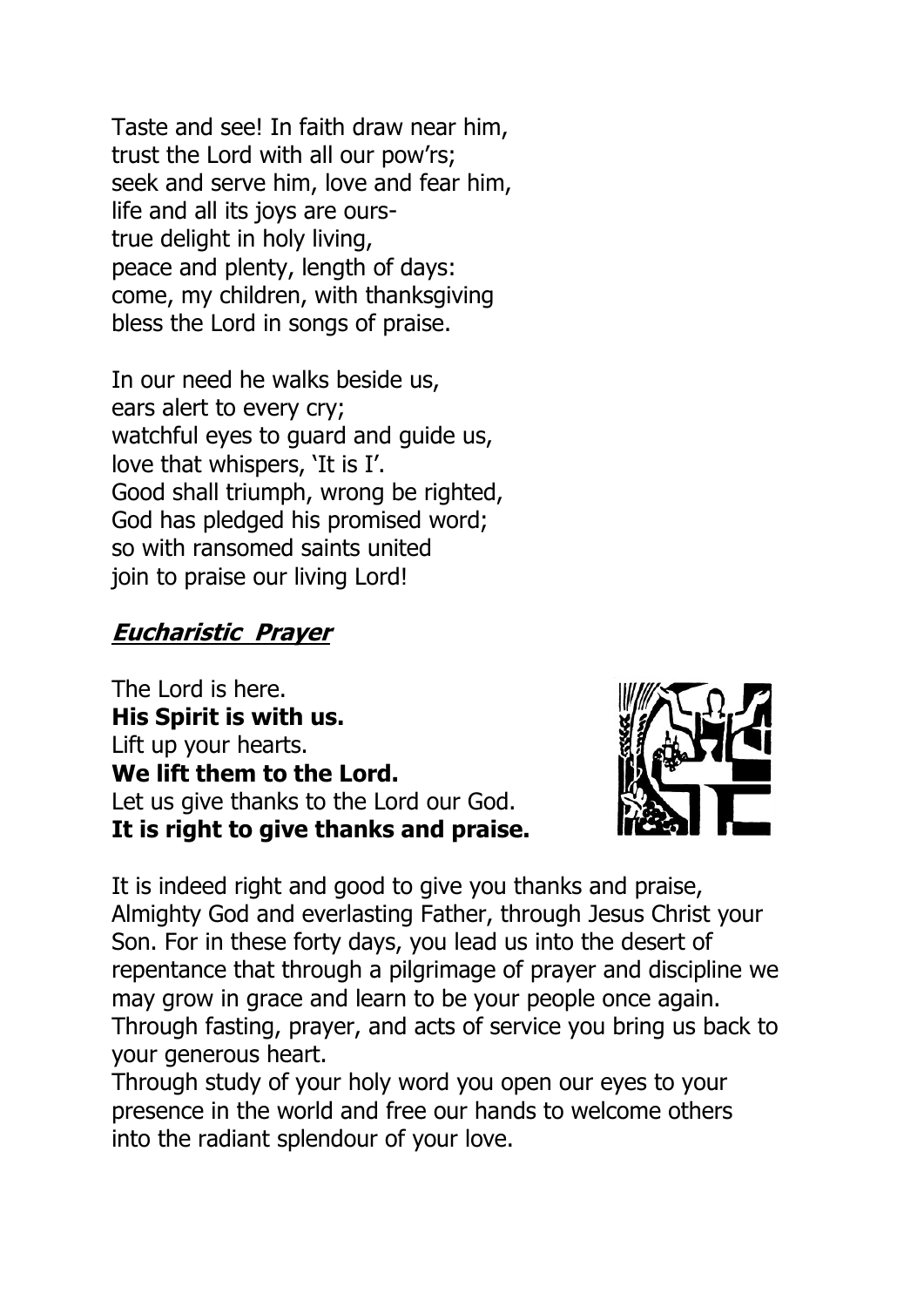As we prepare to celebrate the Easter feast with joyful hearts and minds we bless you for your mercy and join with saints and angels for ever praising you and singing:

**Holy, holy, holy is Lord, Holy is the Lord God Almighty. Holy, holy, holy is Lord, Holy is the Lord God Almighty. Who was, and is, and is to come; Holy, holy, holy is the Lord.**

We praise and bless you, loving Father, through Jesus Christ, our Lord; and as we obey his command, send your Holy Spirit, that broken bread and wine outpoured may be for us the body and blood of your dear Son. On the night before he died he had supper with his friends and, taking bread, he praised you. He broke the bread, gave it to them and said: Take, eat; this is my body which is given for you; do this in remembrance of me.

When supper was ended he took the cup of wine. Again he praised you, gave it to them and said: Drink this, all of you; this is my blood of the new covenant, which is shed for you and for many for the forgiveness of sins. Do this, as often as you drink it, in remembrance of me. So, Father, we remember all that Jesus did, in him we plead with confidence his sacrifice made once for all upon the cross. Bringing before you the bread of life and cup of salvation, we proclaim his death and resurrection until he comes in glory. Jesus Christ is Lord:

#### **Lord, by your cross and resurrection you have set us free. You are the Saviour of the world.**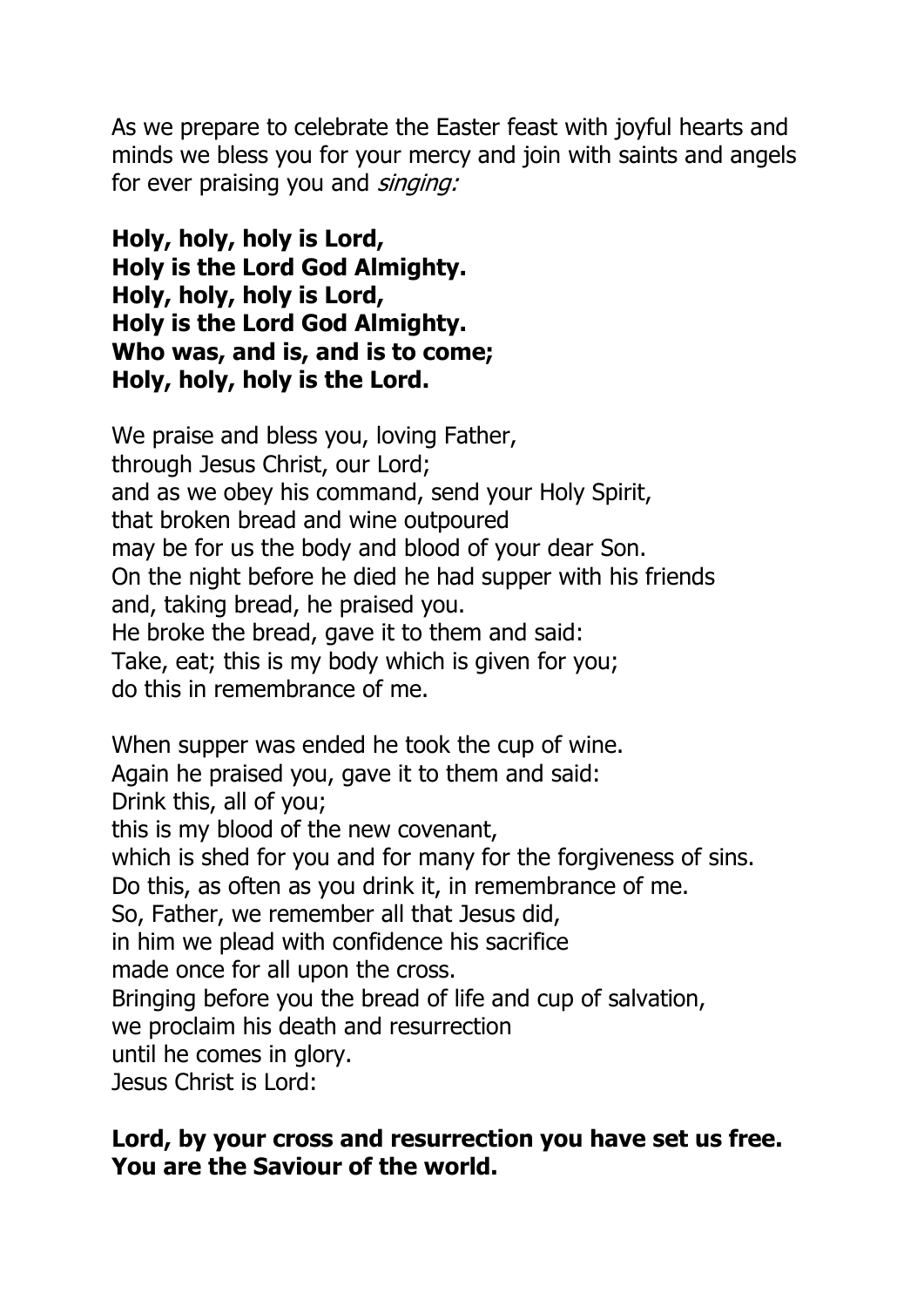Lord of all life, help us to work together for that day when your kingdom comes and justice and mercy will be seen in all the earth. Look with favour on your people, gather us in your loving arms and bring us with all the saints to feast at your table in heaven.

Through Christ, and with Christ, and in Christ, in the unity of the Holy Spirit, all honour and glory are yours, O loving Father, for ever and ever. **Amen.**

Let us pray with confidence as our Saviour has taught us: **Our Father, who art in heaven, hallowed be thy name; thy kingdom come; thy will be done; on earth as it is in heaven. Give us this day our daily bread. And forgive us our trespasses, as we forgive those who trespass against us. And lead us not into temptation; but deliver us from evil. For thine is the kingdom, the power, and the glory for ever and ever. Amen.**

Every time we eat this bread and drink this cup, **we proclaim the Lord's death until he comes.** God's holy gifts for God's holy people.



**Jesus Christ is holy, Jesus Christ is Lord, to the glory of God the Father.**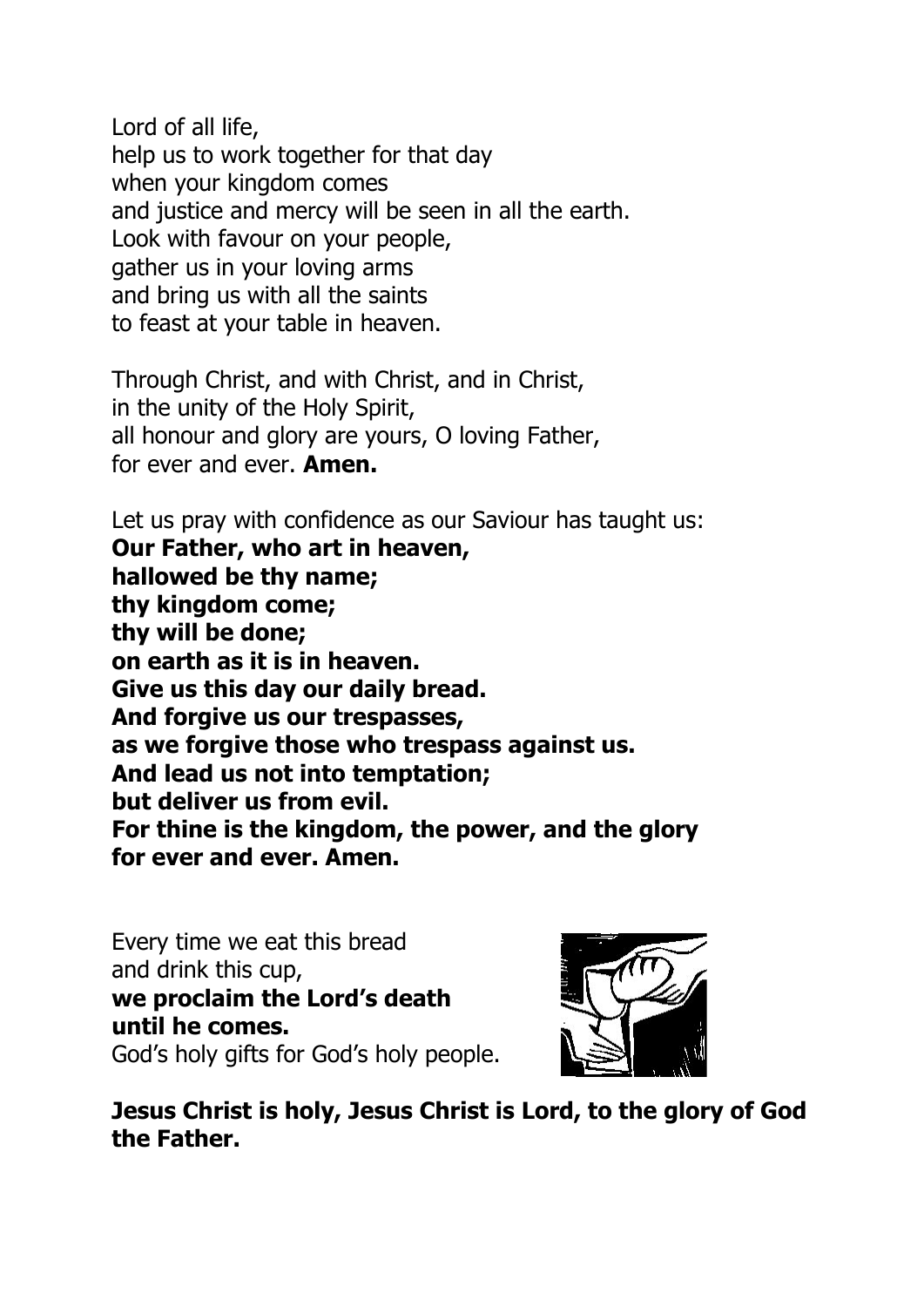### **Distribution of Communion**

Those of us in church after we have received Communion have the opportunity to light a candle, to pray, to remember our mothers or children who have died, or whom we are separated from, or to give thanks for those who have nurtured us. If you are at home why not find and light a candle.

#### **Prayer after communion**

#### **God of our journey, as we walk with you on the path of obedience, sustain us on our way and lead us to your glory; through Jesus Christ our Lord. Amen**

### Hymn: **Tell out my soul (HON 631)**

Tell out, my soul, the greatness of the Lord! unnumbered blessings, give my spirit voice; tender to me the promise of his word; in God my Saviour shall my heart rejoice.

Tell out, my soul, the greatness of His name: make known his might, the deeds his arm has done; his mercy sure, from age to age the same; his holy name, the Lord, the mighty one.

Tell out, my soul, the greatness of His might: pow'rs and dominions lay their glory by; proud hearts and stubborn wills are put to flight, the hungry fed, the humble lifted high.

Tell out, my soul, the glories of his word: firm is his promise, and his mercy sure. Tell out, my soul, the greatness of the Lord to children's children and for evermore.